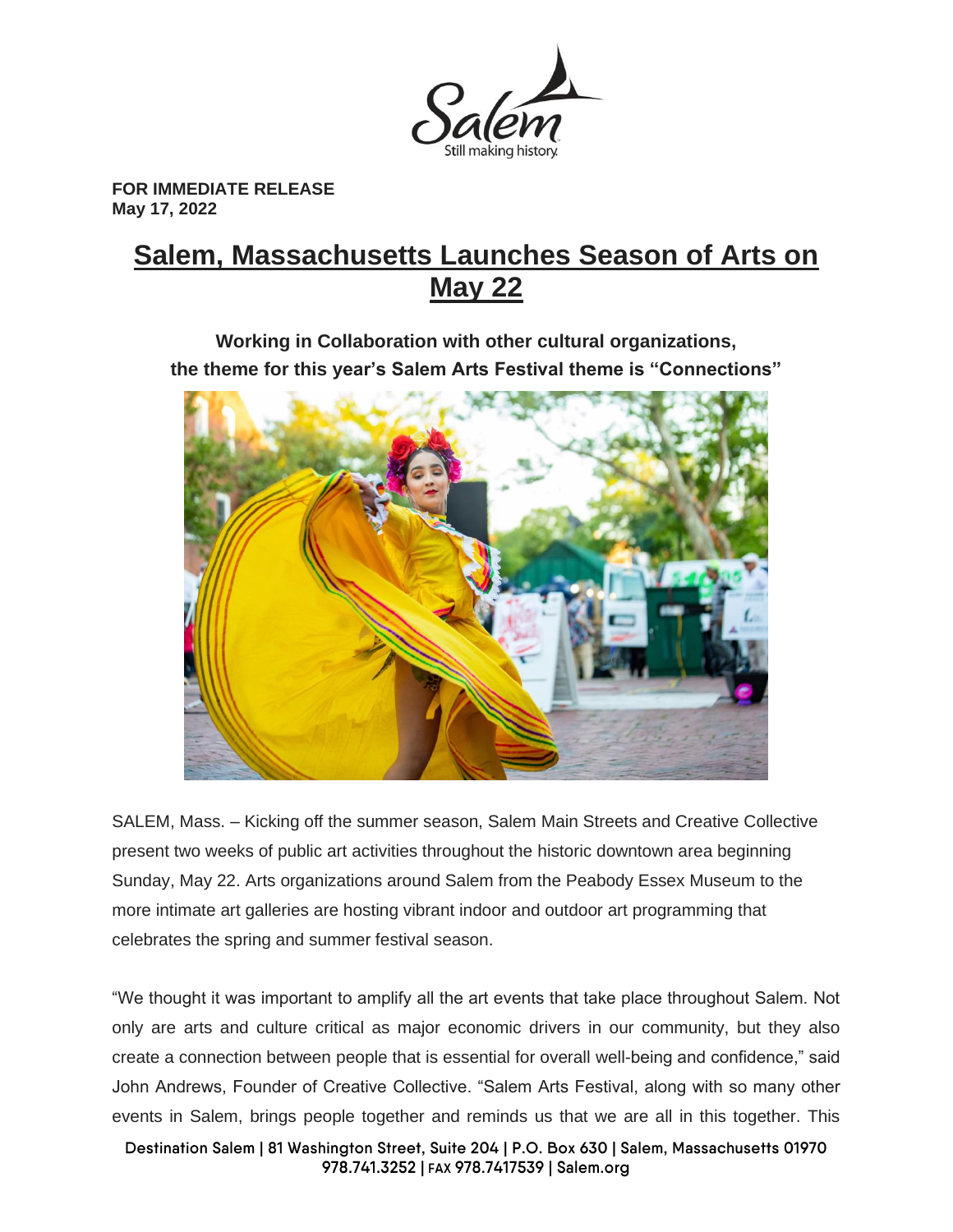connection between residents, visitors, and the business community is part of what makes Salem so special."



## **Salem Art Days**

**Sunday, May 22 through Thursday, June 2** New this year, [Salem Art Days](https://salemartsfestival.com/salemartdays/) will take place from Sunday, May 22 through Thursday, June 2. This initiative will bridge the two festivals with art events throughout Salem. This includes a Dominican Faceless Dolls exhibition at the Salem Armory Regional Visitor Center and painting and

sketching among floral arrangements inspired by paintings artists like Childe Hassam, Gustave Courbet, and Michele Felice Cornè at the Salem Athenaeum.



# **PEM Prize Festival**

# **Sunday, May 22, Noon to 6 p.m.**

On Sunday, May 22, Peabody Essex Museum will host the [PEM Prize Festival.](https://www.pem.org/events/pem-prize-festival) This free interdisciplinary event includes musicians, artists, and public activities inside the museum and outside along Essex Street, running the length from Hawthorne Boulevard to Central Street in true festival form. There will also be food trucks, a beer garden, and vendors along the street, in Armory Park, and on the Axelrod Walkway.

#### **Salem Arts Festival**

#### **Friday, June 3 through Sunday, June 5**

The biggest art collaboration of the year in Salem, the [Salem Arts](https://salemartsfestival.com/)  [Festival](https://salemartsfestival.com/) takes place in the heart of Salem at a variety of indoor and outdoor venues. The annual Juried Art Gallery will be held in Old Town Hall throughout the festival weekend, with an artisan street fair in the surrounding areas of the Essex Street Pedestrian Mall and Front Street

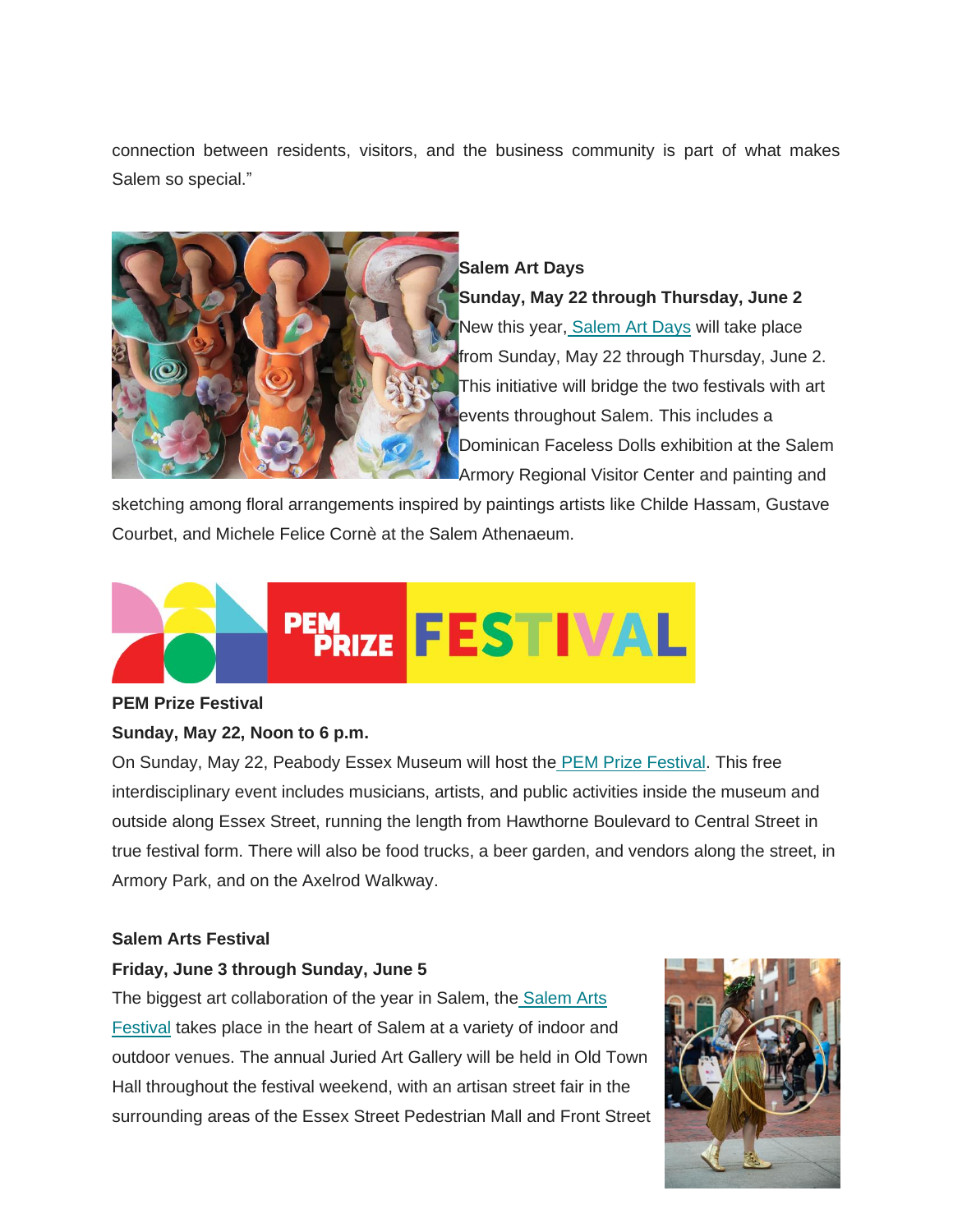on Saturday and Sunday. Live performances and pop-up dance stages will take place (weather permitting) on Derby Square, Front Street, and Artists' Row. A temporary public art project called Lifelines -- with works of art constructed using up-cycled materials by local artist Linda Mullen and assembled by community participants -- will be installed on Artists' Row for the festival.

This year's festival kicks off with an opening reception at Salem's Old Town Hall on Friday, June 3 at 6 p.m. The free event allows visitors to enjoy beautiful artwork in the juried gallery while being entertained by renowned local and regional performers. On the evening of Saturday, June 4, the festival combines forces with the Salem Jazz & Soul Festival's monthly First Saturday Concert Series, to present an evening celebration with music and community on Charlotte Forten Park (289 Derby Street).

In addition to the festival proper, the City of Salem comes alive with multiple other complimentary happenings in tandem with the festival. This includes the annual Mural Slam on the backside of Artists' Row, led by The City of Salem Public Art Commission, and features live painting of 12 temporary murals by local artists.

*The Salem Arts festival is rain or shine; in the event of inclement weather, performances will be moved into Old Town Hall. Visitors interested in attending the Salem Arts Festival can find easy access to the downtown by public transportation or parking at one of the many downtown lots in the City. For more information and for the full festival schedule, performer information and listings of street fair vendors, please visit [https://salemartsfestival.com.](https://salemartsfestival.com/)* 

#### **Special thank you to our sponsors**

*This program is made possible through American Rescue Plan Act and U.S. Economic Development Administration funds provided by the City of Salem. Destination Salem Peabody Essex Museum Salem Five Massachusetts Cultural Council and Salem Cultural Council Salem Art Days sponsors - Mainvest, Coon's Card & Gift Shop, WinnCompanies*